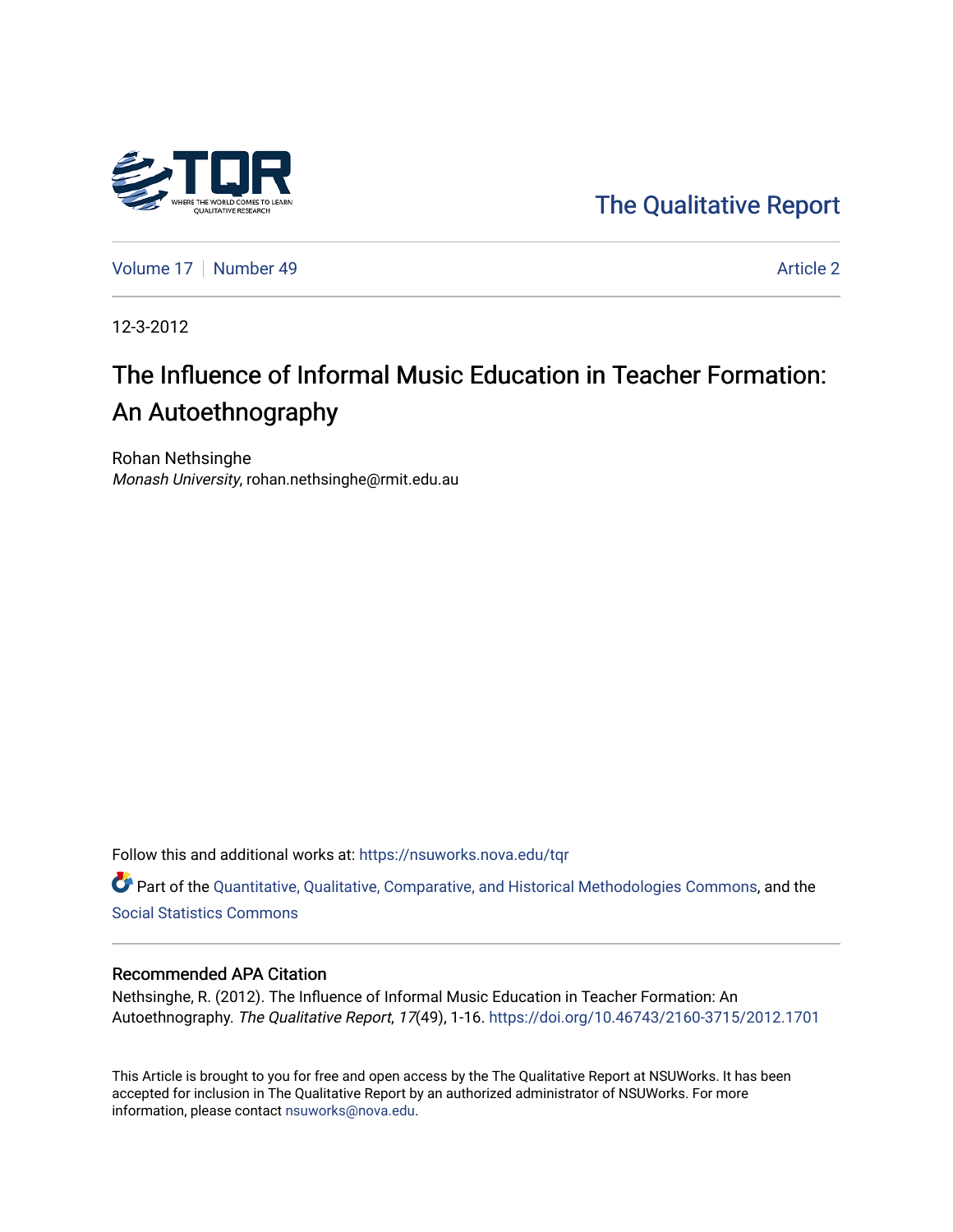

## The Influence of Informal Music Education in Teacher Formation: An Autoethnography

## Abstract

In this paper I explore how my musical background, teaching skills, understanding and knowledge as well as music-making abilities and skills, have formed my current self as musician, teacher and researcher. An autoethnographical method is used to investigate my background, including the different modes of music education I received. From this qualitative study, it was possible to find that my interests along with the methods of interpretations I practice in the field of multicultural music are influenced by and formulated through my appreciation and understandings of and beliefs gained from education. Most importantly, they are shaped by the social context, cultural placing, and life experiences.

## Keywords

Respect, Identity, Formal and Informal Music Education, Musical Background, Multicultural Music, Autoethnography

## Creative Commons License



This work is licensed under a [Creative Commons Attribution-Noncommercial-Share Alike 4.0 License](https://creativecommons.org/licenses/by-nc-sa/4.0/).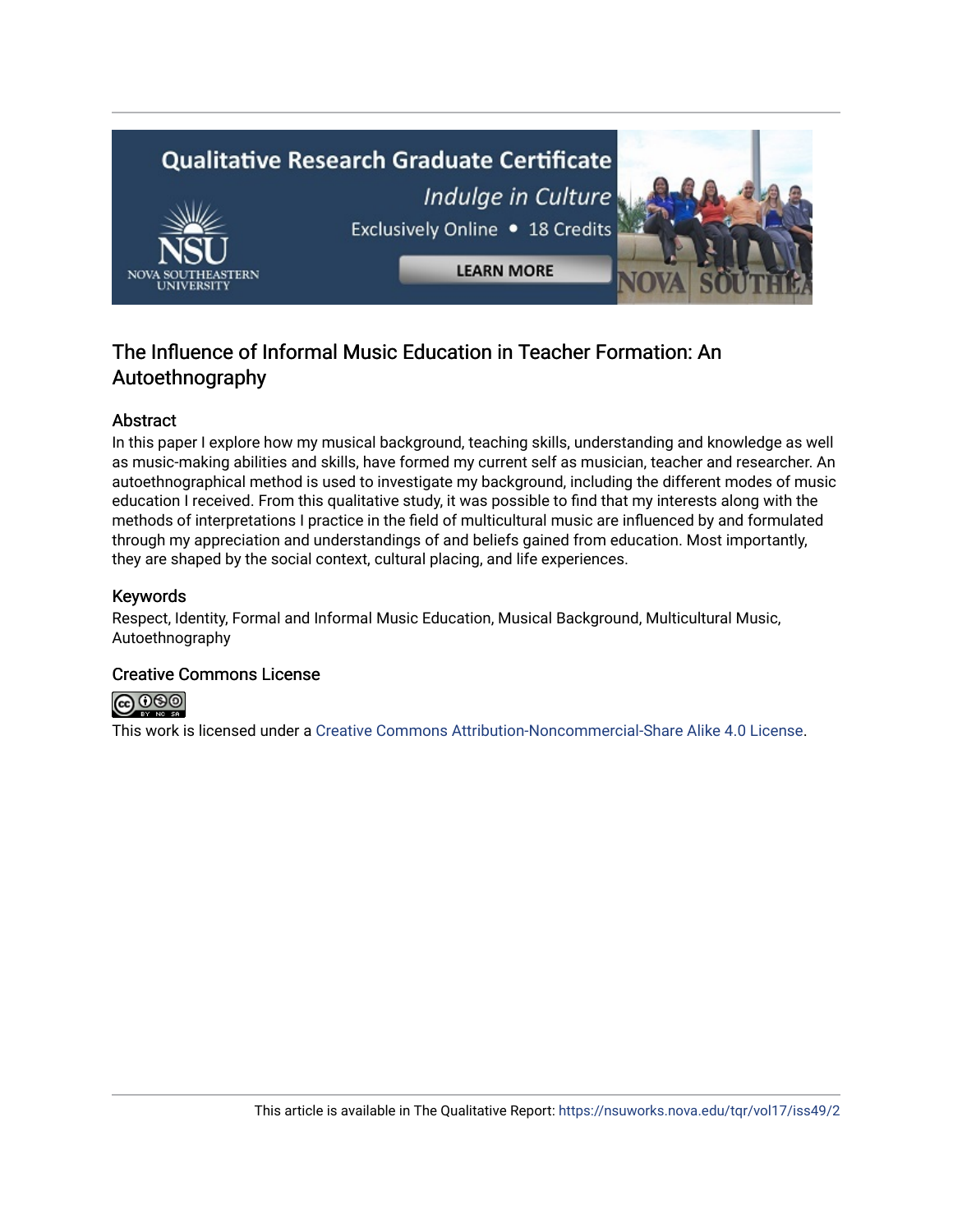

*The Qualitative Report* 2012 Volume 17, Article 98, 1-16 http://www.nova.edu/ssss/QR/QR17/nethsinghe.pdf

## **The Influence of Informal Music Education in Teacher Formation: An Autoethnography**

## Rohan Nethsinghe Monash University, Melbourne, Australia

*In this paper I explore how my musical background, teaching skills, understanding and knowledge as well as music-making abilities and skills, have formed my current self as musician, teacher and researcher. An autoethnographical method is used to investigate my background, including the different modes of music education I received. From this qualitative study, it was possible to find that my interests along*  with the methods of interpretations I practice in the field of multicultural *music are influenced by and formulated through my appreciation and understandings of and beliefs gained from education. Most importantly, they are shaped by the social context, cultural placing, and life experiences. Keywords: Respect, Identity, Formal and Informal Music Education, Musical Background, Multicultural Music, Autoethnography*

Asmus (2005) noted that "there is very little research on the impact of music education in the home, school, and community" (p. 6.11). Furthermore, he argues that enquiries should be focused on the outcomes of music education rather than the actual teaching and learning of the discipline *per se*. Asmus suggested that this "would give insights as to how music education could better serve its broader constituencies" (p. 6.11). This present investigation responds to this call *via* a single (self) case study. Willingham (2009) advocated that "we teach who we are" (p. 59) so it is important to explore the background that formed "who I am" now, including the different modes of my formal, informal, encultured and immersion music education and the influences which shaped my music learning and teaching practice. My research question is, "Who am I and how did I become this present musician, teacher and researcher?"

## **The Researcher**

I am a doctoral candidate in music education, a studio and school music teacher, and a performer in music and theatre arts. This study explores the influences that have shaped my musicality and the teacher I have become. Rodriguez (2009) explained, "how one conceptualizes musicality shapes everything else one does in the profession" (p. 37). Rodriguez (2009) defined musicality as "quite a bit more from decoding/encoding notational skills" and that "it encompasses a broad range of traditional and emergent skills and sensitivities" (p. 37). Therefore, it is important to understand the place that music holds in my life in order to illuminate the reasons behind my motivation to investigate authentic practices in school music programs in state schools in Victoria, Australia. This includes visiting multicultural artists, an aspect of my doctoral project. The definition of authentic practices in music programs are the use of proper teaching material and pedagogical approaches, including traditional methods of transmission (teaching and learning) that belongs to a particular culture (Campbell  $\&$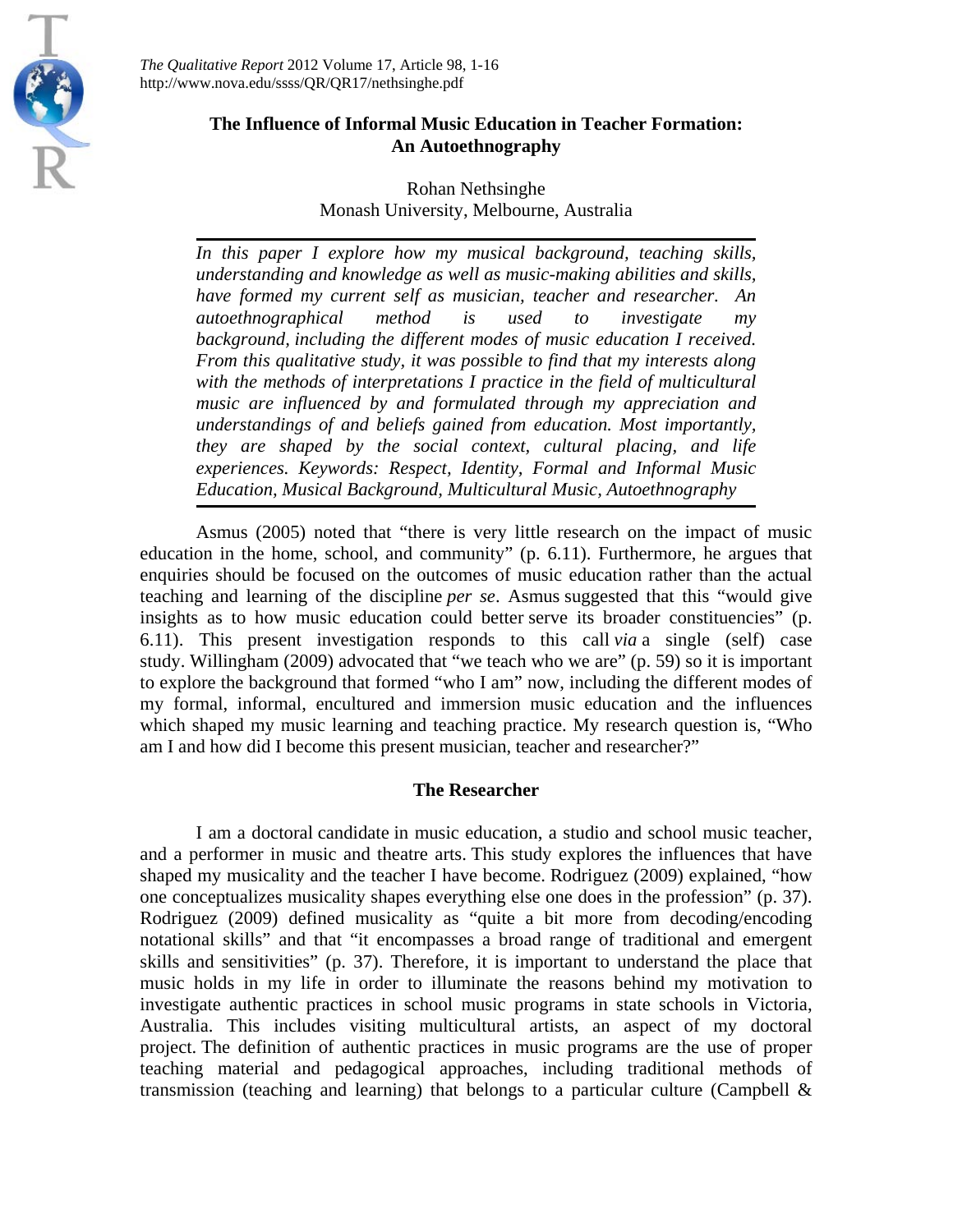Schippers, 2005). Most importantly, this article will influence the intended presentation format of my doctoral thesis. Additional potential benefits of this study for stakeholders such as identification of different approaches to learning and teaching (multicultural) music will be discussed throughout this article. This paper also offers insights into how cultures, contexts, and teachers can influence students.

#### **Research Approach and Methodology**

Autoethnography is employed as the methodological approach in this research study. Mallet (2011) defined autoethnography as a form of autobiographical personal narrative that explores the author's experience of life. Antikainen, Houtsonen, Huotelin, and Kauppila (1996) emphasize the importance of autobiographical awareness as well as a person's understandings of his or her identity and background. My work draws on personal lived experience (Morse, 1994; Van Mannen, 1997) through autoethnography (Heewon, 2008). Reed-Danahay (1997) described "autoethnography" as a genre of writing and a research method that connects the personal to the cultural, placing the self within a social context. In this study, I apply an exploration of self-image combined with a presentation of societies and cultures that I have encountered. Karpiak (2010) explains that "writing their stories motivate students to consider what they have gained and what they have come to know, either about themselves or others" (p. 54). In this case, as a student who has learned and continues to learn music from various sources, I exploit this autoethnography as an educational process to improve my own knowledge and understandings including pedagogical practices and to share those experiences, motives, and achievements with others. The other goal of this autobiographical research is to explore how such lived experiences reflect on "the social and cultural aspects of the personal" (Hamilton, Smith, & Worthington, 2008, p. 24). This study investigates the formation of my identity in the fields of music and music education as a student, performer, and teacher (Nethsinghe, 2011) and as a novice researcher and academic. As an educational process, this self-awareness will advance my self-knowledge and personal development (Britzman, 1998). Roberts (2004) defined this process as researching "identity construction" or searching for "who is he (or she) and how did he or she get to be that person" (p. 3). A few researchers (Nketia, 1988; Nethsinghe, 2012) have investigated the influence of music education on students' identity construction. Temmerman (2005) pointed out that learning different styles of music is "closely linked to young people's sense of developing personal identity" (p. 115), something which has occurred throughout my life. Furthering this experience of learning different types of music through different educational modes underpins my explorations of the identity construction of musicians and music teachers. Autoethnography is the study of identity construction that Eakin (2008) confirms as the ongoing process of identity development. Thus, autoethnography is the most appropriate method to employ in my discussion of my own identity formation.

This paper also explores how my musical background, understandings, learning, music-making abilities, and skills have formed my present identity as musician, educator, and researcher. Tenni, Smythe, and Boucher (2003) pinpoint that "research questions pertaining to one's own professional practice or personal experience clearly require the researcher to study themselves" (Introduction, para. 3) in order to discover the reasons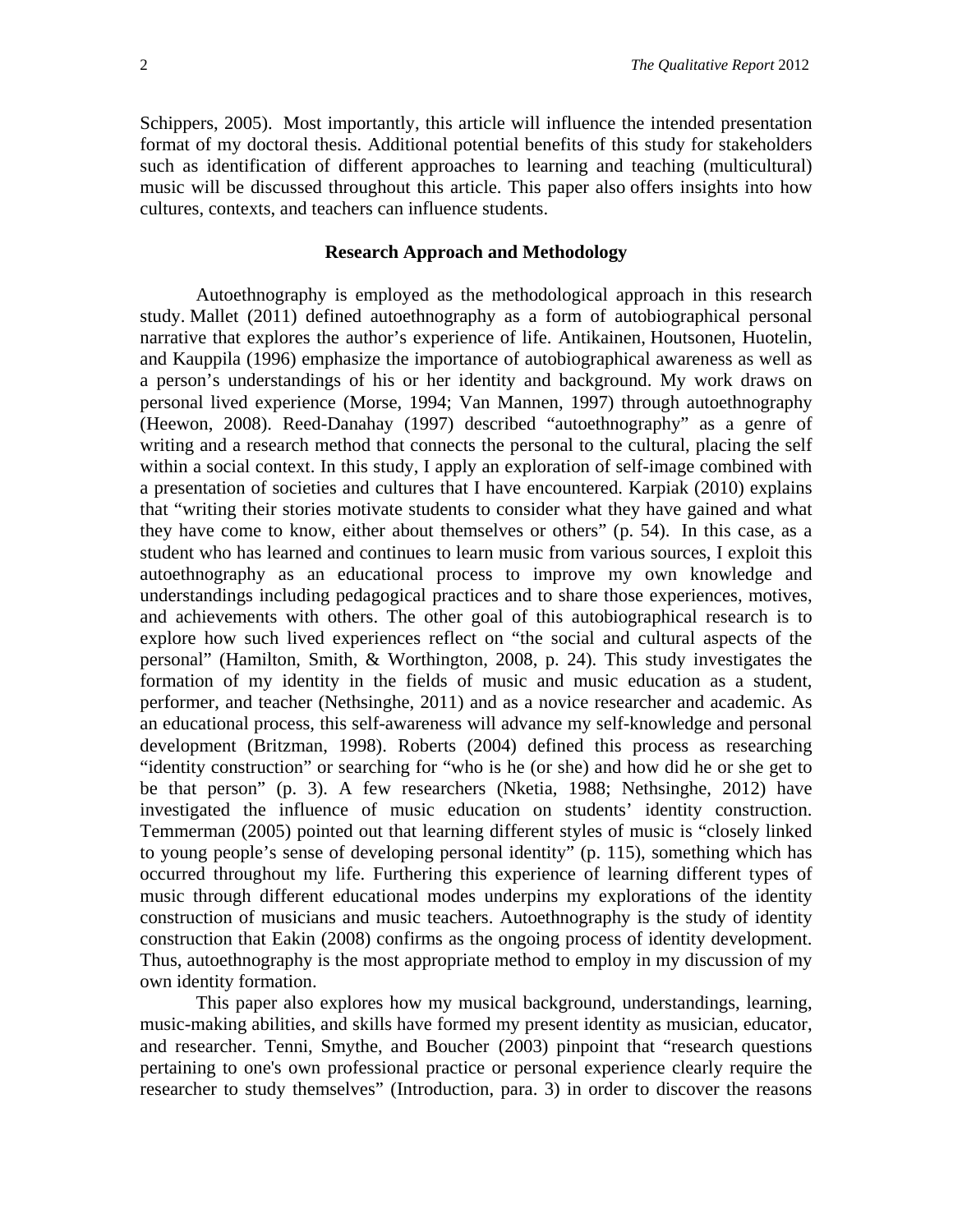underpinning professional practice. Mezirow (2000) pointed out that "our understandings and beliefs are more dependable when they produce interpretations and opinions" (p. 4). This life story retains characteristics of a reflective qualitative report rather than a narrative (genre) in which autoethnographical works are commonly presented. As a "critical reflective practitioner" (Quicke, 2010, p. 239), the method of autoethnography which I have employed in this study can be recognized as the most appropriate method that could have answered my personal research question. Autoethnography has been successfully used in many studies (e.g., de Vries, 2010; Mercer & Zhegin, 2011). In their book *Music Autoethnographies*, Bartleet and Ellis (2009) provide examples of autoethnographic narratives written by researchers in the field of music regarding their personal experiences of composing, improvising, interpreting, performing, learning, teaching, and researching music and musicianship. This work and *Music Informal Learning and the School* (Green, 2008) mainly influenced the writing of my autoethnographic narrative.

For this study, I gleaned information from personal journals, photographs, performance programs, and records of achievements including certificates, newspaper articles, and information collected by talking to family members. Tenni et al. (2003) pointed out that in an autobiographical enquiry "we must write about what we really prefer not to write about" (Creating Good Data, para. 1). Writing this autoethnography was one of the most difficult tasks that I have encountered, as I felt uncomfortable articulating my personal achievements. Culturally it feels inappropriate to display myself in a good light as this sound like boasting about personal achievements. It was also hard to discuss some conflicts I faced as a school student, but the findings of this study presented at the end of this article provided me with some valuable insights about what shaped my professional practice and beliefs.

#### **My Roots**

I was born on an island called Ceylon (now Sri Lanka), which was colonized by a few different European nations. I lived in a coastal town called Moratuwa near the capital of Colombo that was popular for its, fishing, and furniture manufacturing. People in this town were descendants of the Dutch, Portuguese, Tamil, Moors (Muslims), and Sinhalese cultures. These people followed Christian, Buddhist, Hindu, and Islamic religious faiths. When I trace my family roots, it is possible to find a mix of Dutch, Portuguese, English and mainly Sinhalese heritage. My religious background is influenced by two main religions, Christianity and Buddhism. Most of the population living in my home area were Christians and they were known to be partying (singing, music-making), "jolly good" people. Similar to Peters' (2009) description of his musical background, my musically rich environment also was "a product of the cultural beliefs and values embedded in the ethnic/religious group that my family belonged to" (p. 199). This environment was a common and shared experience for most people who lived in this area. Many popular Sri Lankan artists and skilled musicians came from or lived in my hometown (known as the most musical town in Sri Lanka). Most importantly, a musical style called "Vaada Baila" (a sort of Baila with a debate in lyrics) began in this area. The Baila, also now known as 6/8 among local musicians, is the Sri Lankan equivalent of Kaffringha Baila (a Portuguese folk music style) that is similar to the Mauritian 'Saga',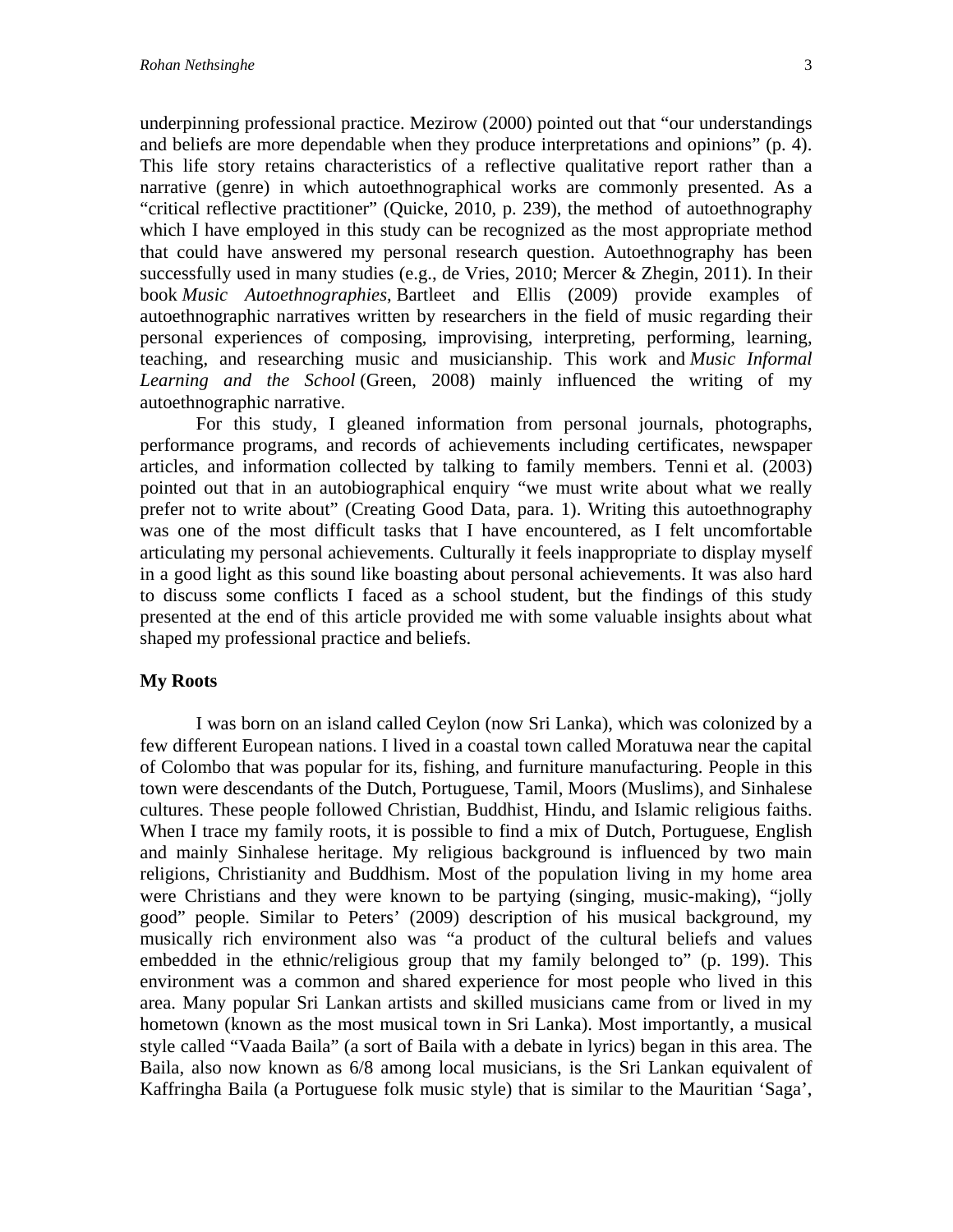which also has the same Portuguese musical roots. Another unique type of music practiced in this area called the Sri Lankan "Sinhala Calypso" seems to be related to Spanish music. Spanish acoustic guitars are the main instruments used in the Sinhala Calypso while percussion instruments accompany the singing. A "tea chest bass" (an upright bass made out of an empty wooden box with a stick on top attached to a single string) plays the bass line. This town and its (musical) people have strong links to multicultural music performances. This directly influenced my desire to learn music, especially popular compositions, from other countries. Among these local people were talented musicians who sang and played with different professional musical ensembles and bands in Sri Lanka.

#### **How and Where It All Started**

"Is that the original tone? Is that the register it's being played?" These are some of the questions/discussions I often heard from musicians learning and practicing cover songs aurally in search of that particular sound in which a piece of music has been originally recorded. Green (2008) pointed out that copying music by ear is a common and very important learning practice for most popular musicians across the world. When I was a toddler, my next-door neighbour owned one of the largest musical and sound equipment rentals and recording studios in Sri Lanka. I often heard musicians practicing next door, many of whom were very popular performing artists in Sri Lanka. When they used sound amplification I could clearly hear from my home the music and subsequent comments as well as when they corrected themselves in order to find the proper notes, chords, tones, styles, and other qualities of music that they played. These musicians wanted to be perfect in all aspects of the music they played. This influenced my practice and desire to research the most accurate and musically authentic recreation of the works they performed. When my parents had time, I asked them to take me next door to observe the Sri Lankan musicians.

When I was about four or five years old, I was allowed to go there independently. I spent most of my time watching these musicians practice. There I saw many other musicians gathered round to watch and listen to these artists (popular musicians) practicing, which I now recognize as informal learning by observation. Green (2008) found that "different band members will demonstrate learnt or original musical ideas to each other" (p. 7). She further explained, "these informal practices continue to form the essential core of most popular musicians' learning" (p. 5). In my town, the observers hardly had the opportunity to talk to those busy performers, yet they waited anxiously to ask questions during a short break through the tiny gap of the half-opened door in case these artists agreed to explain things. This recording studio was a small room packed with musical equipment and instruments with very limited space with one's gear assembled for rehearsals. It was hard to accommodate more than six musicians at a time in this room. Green (2008) found that young musicians learn from a community of peers, explaining that "pupils unconsciously or semiconsciously pickup skills and knowledge through watching, imitating and listening to each other" (p. 126). Wanger (1998) identified learning as social participation, where learners (amateur musicians) in this instance construct their identities (as musicians) in relation to communities of practice (musical groups/artists).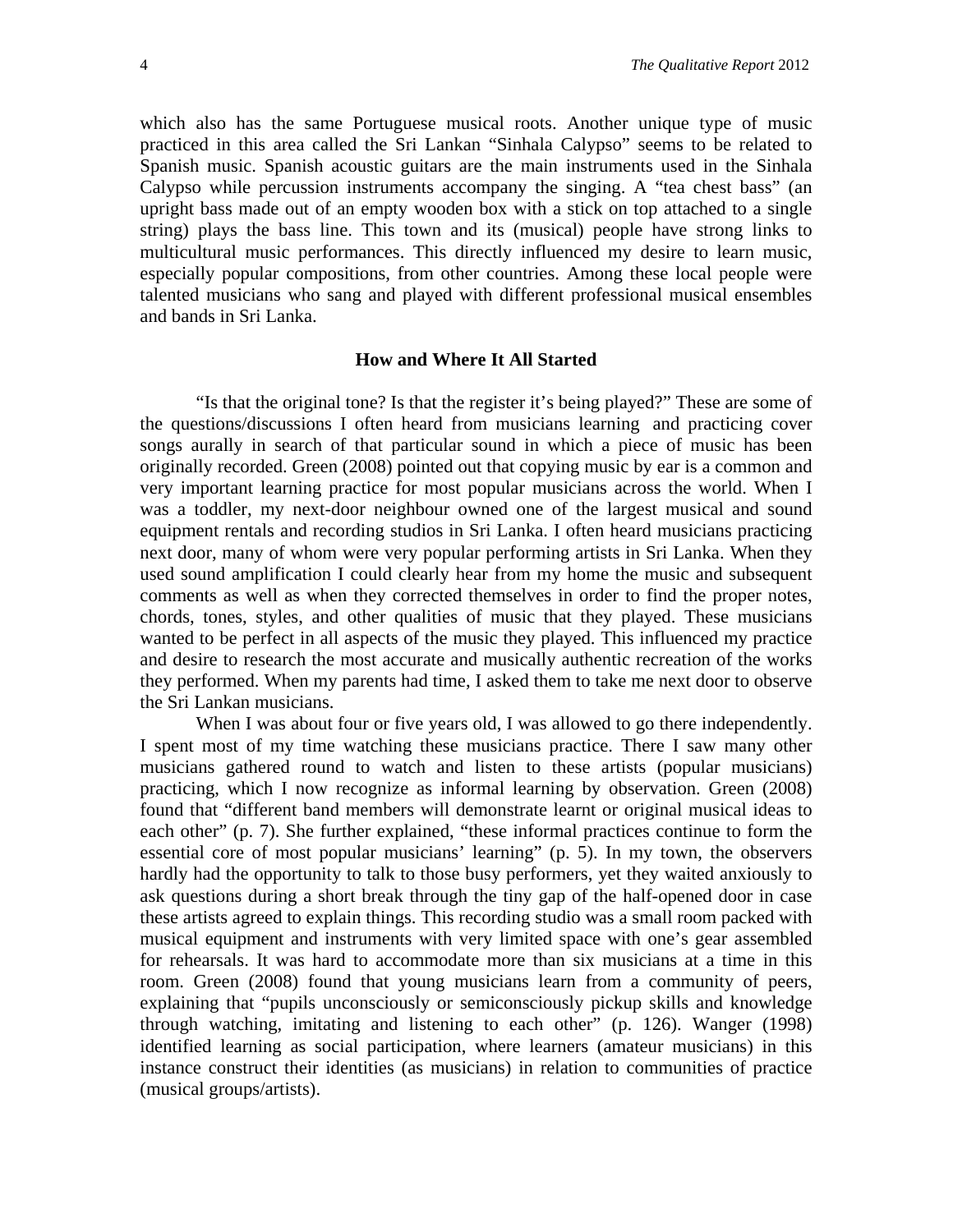As our neighbour owned the studio next door, I was allowed to go in the studio and watch the musicians, but my mother did not like me going inside as most of the musicians smoked cigarettes. My parents did not want these musicians to influence me. They were afraid I might become a musician. Most parents in Sri Lankan society want their children to become doctors, lawyers, engineers, or accountants. My parents were no different and they expected me to follow the traditional occupation of our family, which was accountancy. In Sri Lankan society at that time, some performers were believed to be people who misbehave, sometimes ruining their whole lives getting into trouble due to the consumption of alcohol and various drugs. Despite my parents' concerns, I managed to observe the musicians next door two days per week and heard them practicing every day. This early informal and immersive music learning later played a major role in the selection of my future career – music education. In a research study, Smilde (2008) found that this kind of informal music learning played a significant role for most of his participants. Rodriguez (2009) identified the value of informal music learning, stating, "the more familiar I become with informal learning, the more I see formal qualities in it" (p. 37). Many researchers consider the value of informal learning to be in engendering music transformation. Blacking (1973) stated that participatory communal learning is a successful way to promote musical authenticity. Green (2008) noted the effectiveness of learning by engagement, copying, playing music by ear (improving aural skills), and experimentation in informal settings. She also highlighted the value of enculturation in some learning practices. Bartolome and Campbell (2009) discussed the importance of learning through participation outside of formal institutions such as community bands, choirs, and orchestras. Most importantly, Paul and Ballantine (2002) argued that "much of an individual's music education, in fact, informal in nature" (p. 566). I agree with this, due to my own music learning experiences, and also note the significant contribution made by the home musical environment.

#### **My Domestic Musical Environment**

The other most important factor that influenced my musical background was music that we played at family gatherings and that I listened to at home on the radio. My father's collection of records, including The Ventures, The Shadows, Santana, Kenny Rogers, Jim Reeves, Engelbert Humperdinck, Cliff Richards, Elvis Presley, and The Beatles all played an influential role in my life. One of the most influential factors on student learning in school is the home environment (Garber & Ware, 1972; Shapiro  $\&$ Bloom, 1977). Oslon (1984) also noted the influence of parenting and home environment on student achievements. Asmus (2005) agreed that "the home environment and its associated factors are the primary determinants of student learning" (p.6.10). My father was a talented amateur musician who played harmonica, Hawaiian guitar, piano, and percussion instruments. At least once a week we used to have singalong parties) where I played different instruments by ear from a tender age. Local musicians identified artists with the ability to play an instrument by ear as talented, while young people with musical abilities were "talented chaps." Brand (1986) agreed that the home musical environment was strongly related to musical achievements, specifically parents' appreciation of music, shared participation in musical events, and the parents' ability to play an instrument. The informal learning of my home environment provided me with the confidence to perform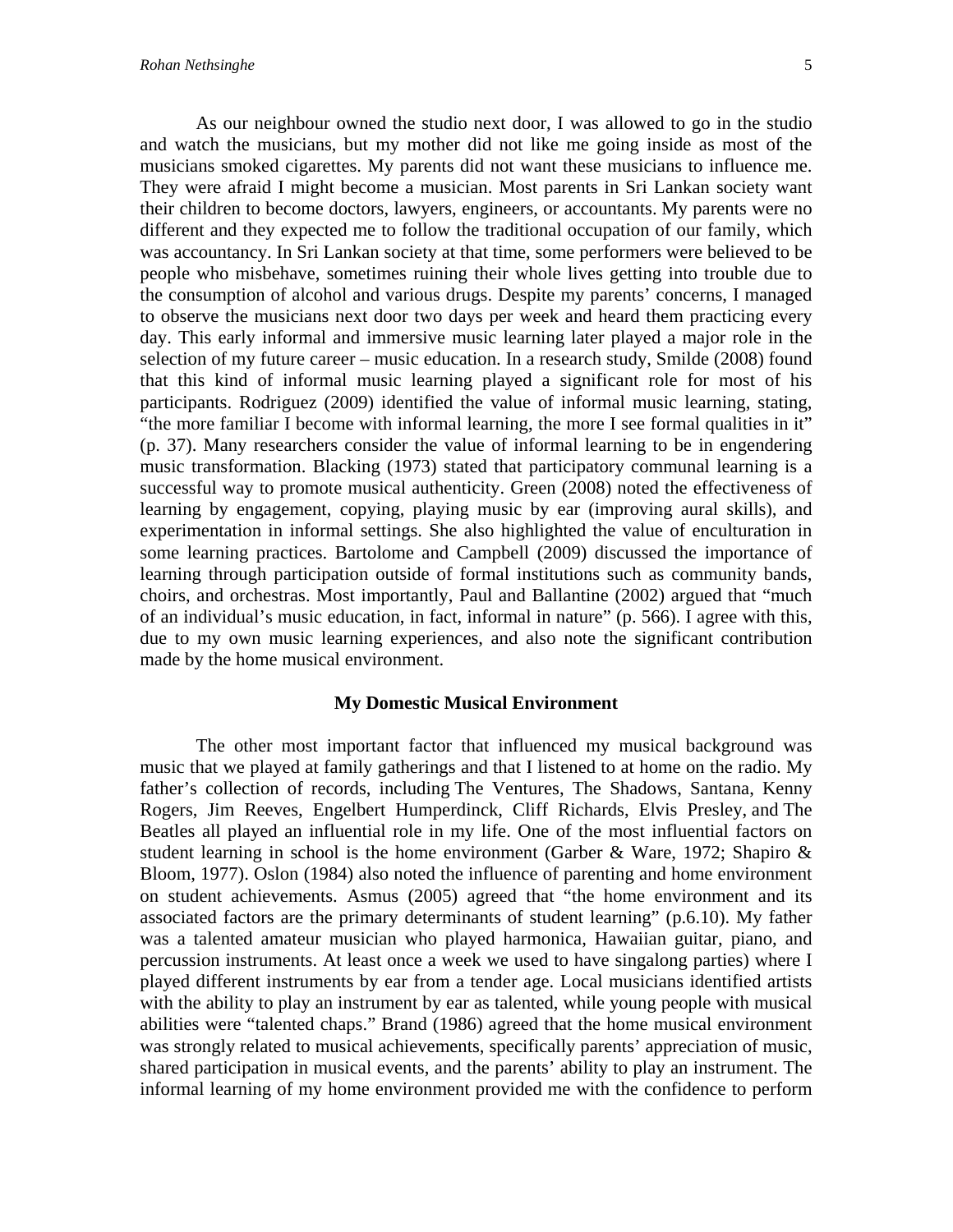publicly and enhanced my formal music learning later in life. For example, I could play many chords before learning them formally both on guitar and keyboard. Green (2008) explained that through inclusion in music-making children grasp musical skills such as performing, creating, and listening "in ways that are similar to how they pickup linguistic skills" (p. 5). Listening to recorded music is another important factor that influenced my appreciation for music.

Music broadcasts on the radio played an important role during my childhood. Radio Ceylon (now the Sri Lankan Broadcasting Corporation) used to play popular songs from many different cultures and languages. These included songs such as *Lasciete Mi Cantere, Malaika, La bamba, Guantanamera, Pepito mi corazon, Sayonara* (both in English and Japanese), *Rasa Sayang Day* and Hindi songs (Indian classical music such as Raga, including Karnatic, Bhajan, and popular Bolliwood songs), all of which influenced my later interest in multicultural music. The English language radio channels played popular Western radio shows including *Pops in Germany, British Top Ten* and all the American *Top Hits*. There were other channels that played Western classical music, but as I remember, it was a rare experience to hear jazz music on Sri Lankan radio. There were channels that broadcast traditional, folk, modern, and popular Sinhala and Tamil music. Sinhala and Tamil are two official languages spoken in Sri Lanka and English is the main foreign language spoken by locals. At home, we would listen to our favorite musical programs presented on a variety of these radio channels in different languages. As a result, I could memorize lyrics and sing most of those songs (in foreign languages) just by listening to the sounds and imitating words without knowing the proper pronunciation or the meaning. This was a common practice in our community as we sang most of these popular songs at social gatherings. In professional venues such as clubs, halls, and hotels where tourists stayed, professional local cover bands played a range of popular music from different languages. These were very competent performers with upto-date equipment and instruments. There was a competitive environment among Sri Lankan musicians who tried to sound as close to the original recordings as possible. I grew up surrounded by all these musical experiences until I started school.

#### **School and Formal Music Education**

From the beginning of my schooling to grade five (at eleven years of age) I concentrated on academic studies (mathematics, general knowledge, and languages – Sinhala and English) as I had to sit for the state scholarship examination (in grade five) in order to attend one of the best selective schools in the city of Colombo. These prestigious schools only select pupils with highest scores and possess more facilities and educational resources than other schools in the country. Students from different cultural and religious backgrounds attended this new school. Based on my success in the competitive entrance examinations, I placed in grade six of this new multicultural school. I studied both Western and what was termed 'Oriental' (a mix of Indian Classical and Sri Lankan Folk) music and took private piano lessons from a Western 'Classical' trained teacher from grades six to nine. During this four-year period, I attended workshops provided by traditional Sri Lankan 'low country drummers' where I experienced a type of music learning explained by Green (2008) as "guru-shishya" or "master-apprenticeship" training (p. 5). In this format, music is "learnt by enculturation and extended immersion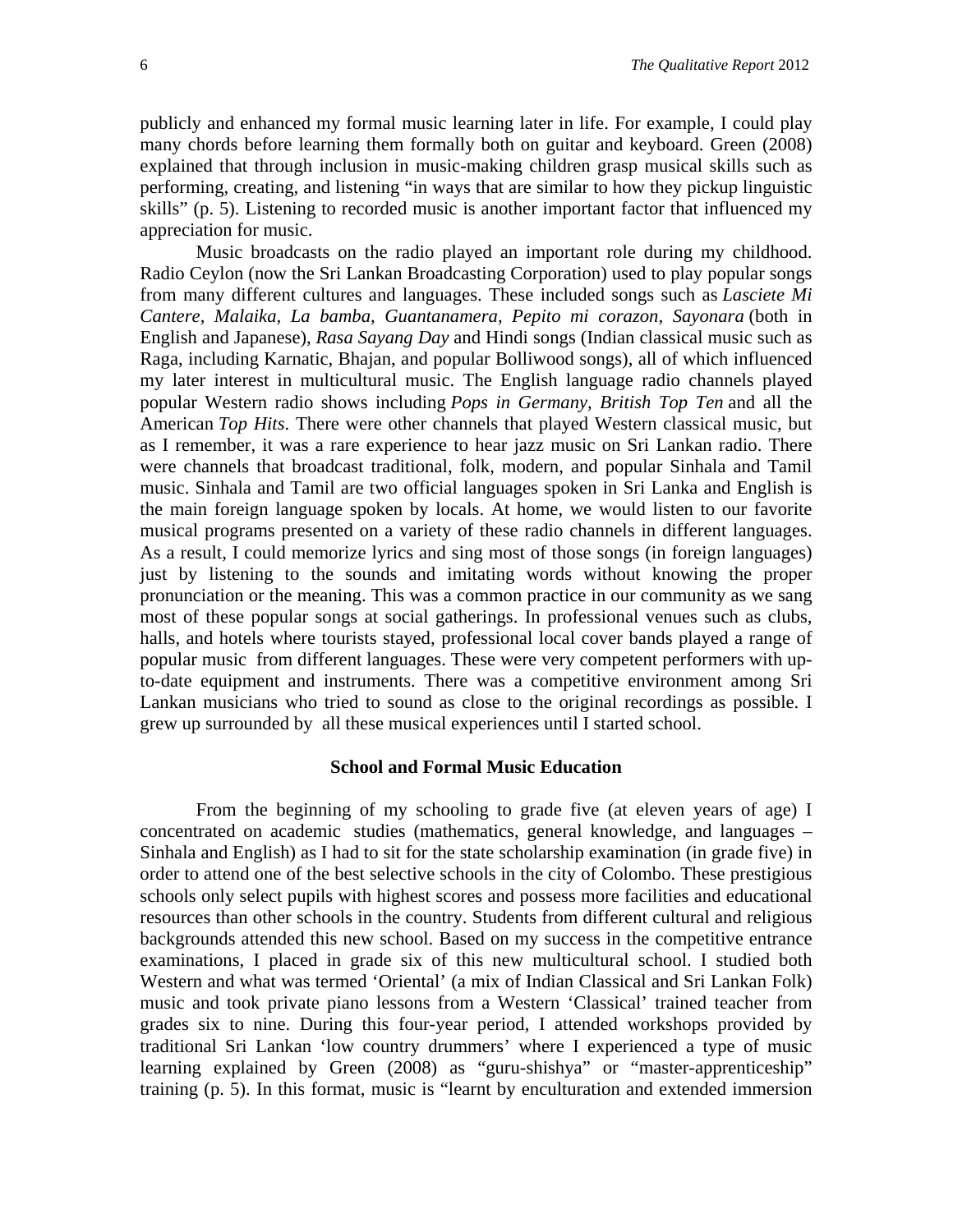in listening to, watching and imitating the music and the music making practice" (p. 6). With my experience learning from traditional drummers, I joined a local theatre group operated by a school in my hometown and played in the orchestra for stage dramas. I was fifteen years old and studying in grade nine at school. This provided me with a variety of experiences and I gained skills in different areas of live performances. In year eight, due to a conflict with the teacher around different cultural understandings, I stopped taking Western Classical music. The teacher, who adored Western culture, believed that Western music exists for Westerners only and therefore, in front the whole class she advised me to stop attending her class and join the Eastern/Oriental music class. According to her, my skin colour (dark brown) and the main language I spoke (Sinhalese) were not appropriate for studying Western Classical music or engaging with that society. Now, this kind of vitriol is called racism and bullying, but then (about twenty-five years ago) it was considered normal behaviour in Sri Lanka. This treatment by a teacher meant that I stopped attending Western Classical music classes. However, I found other extracurricular outlets for my music interests such as the College Cadet Band and the popular group that I played with.

This school experience motivated me to join the College Cadet Band (a Western brass band) trained by the Sri Lankan Army. In Sri Lanka, all 16 year-old year ten school students must take the General Certificate of Education Ordinary Level examination in order to continue their further studies at school. During the off-study period after sitting for this examination, I joined a professional musical band that played popular music led by a Sri Lankan star vocalist on bass guitar. The issue I encountered in Western Classical Music class did not discourage me; instead, this experience motivated me to learn other types of music in different settings (both in and out of school), including popular music. This provided me with an opportunity to become an active music performer. This engagement with a professional musical band changed my destiny.

#### **The Life-Changing Experience**

Following the family tradition, my father wanted me to become an accountant (my father, grandfather, great-grandfather, and many relatives were accountants). Therefore, I had to choose commerce subjects for my General Certificate of Advanced Level studies at school. However, the experience of joining the musical group changed my whole life in a very short period. This engagement provided me with the prospects of learning skills from peers labelled as "group learning" by Green (2008): "where learning takes place through watching and imitation as well as talking about music during and outside of rehearsals" (p. 7). During this time in Sri Lanka, we rarely had access to the Internet and written music resources for popular music. We had to depend on recordings, aural skills in copying recordings, and peers, including their resources to learn the music we performed. We shared music tapes among musicians and I had the advantage of accessing much-loved jazz music recordings that were rarely played on the radio. I also had access to many video music lessons that I used for self-studying. Self-studying is described by Green (2008) as "solitary learning" (p. 6). Green (2008) explained, "copying recordings is almost always a solitary activity" (p. 7). The learning experiences I had were enriched by the valuable and rare opportunities to observe, attend workshops, jam with, and learn from world famous bands and musicians that visited Sri Lanka,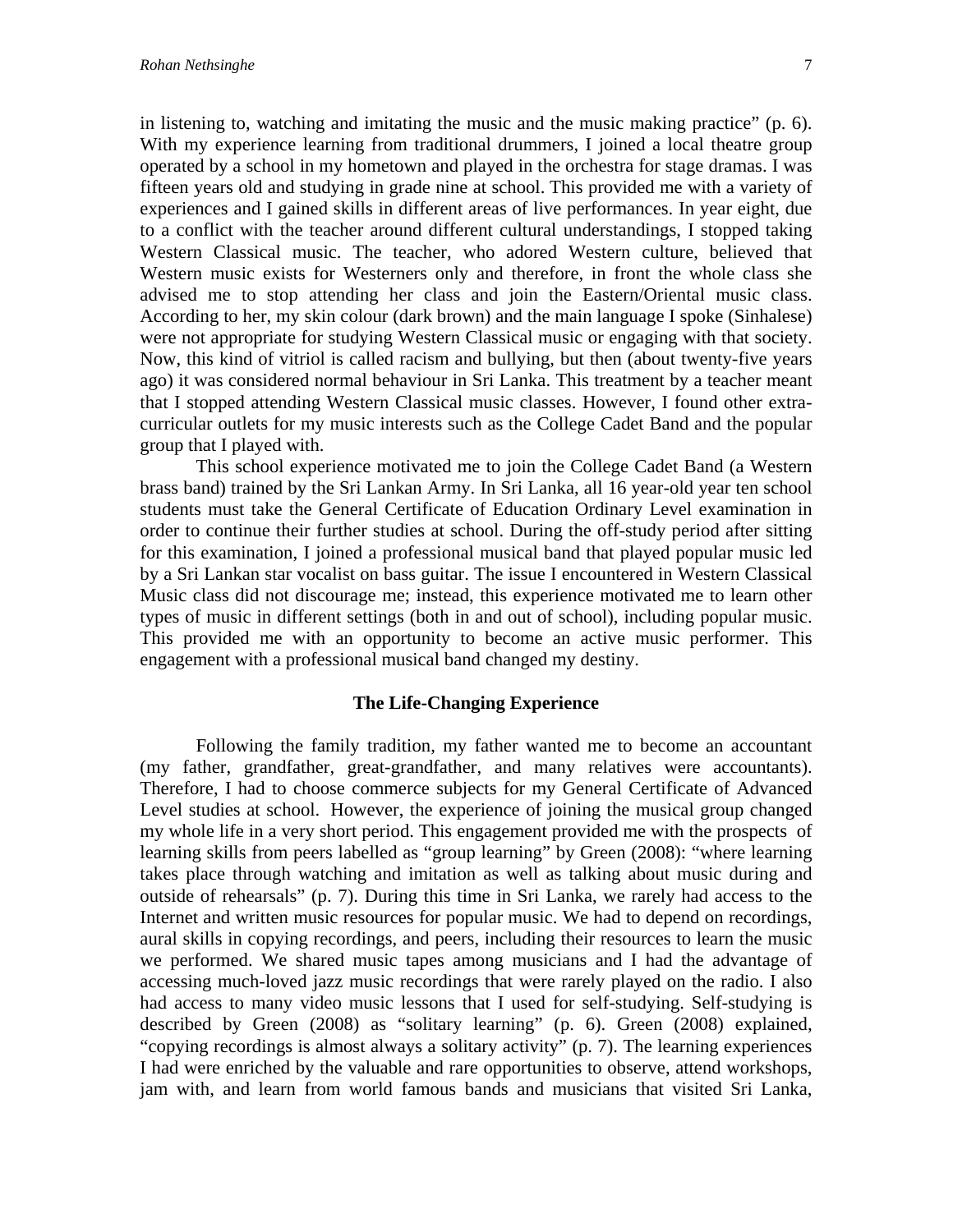including Kool and the Gang, Osibisa, and Wailers which was a privilege that was accessible only for a very few musicians who played for top bands in our society.

In exploring the broader field of music I had the opportunity to work with many different music professionals, gaining valuable knowledge from music directors, sound engineers (during recordings and live performances), television musical program producers, and musical art directors. Eventually I was put in charge of our band's sound system and thus taking responsibility of balancing, equalizing, and arranging the sound gear. This was on the job-style learning from professional sound engineers. I had to operate the sound equipment for all events except outdoor musical concerts where a professional sound engineer was hired. It was a huge responsibility that I enjoyed carrying out and I learnt skills from being the bass guitarist of the band. Like most other bands, in addition to performing popular cover songs, we produced our own songs and video clips. We composed music as a group and engaged in a range of practices including improvisation and jamming. These gigs provided me with a lot of valuable experiences and benefits, including financial benefits. In fact, at that time I had the highest income in our family. Most importantly, I began informally helping and teaching other upcoming young musicians while playing with the group. This was when I began teaching, which was to become very important later in my musical career.

#### **Perestroika (The Reform)**

I attended school during the daytime while playing music as a semi-professional musician mostly on the weekends. At school, I continued playing in the Cadet Band and eventually became the leader/conductor of the band. However, my father suddenly passed away at age forty-two when I was just eighteen. This tragedy turned my whole life in a different direction as it opened the path to become a musician rather than an accountant. My father had wanted me to follow in his footsteps but at the time of his death I was financially independent and earning a living as a semi-professional musician playing with a leading band in Sri Lanka. Without considering the objections of highly-educated relatives who advised against becoming a musician, I left for the USSR to formally study music after receiving a scholarship towards my music education. At the Donetsk State Conservatory, I earned a Bachelor's Degree in music. While there, I focused on learning Contemporary World Music including Jazz. During the first year, I studied the Russian language, one of the many languages that I speak fluently, and some units in music theory for the entrance exam. I passed the entrance examination because of hard work during this first year. At the conservatory, I studied among students and teachers that came from different cultural backgrounds such as Russian, Ukrainian, Belarusian, Georgian, Armenian, Polish, German, Greek, Jewish, Tatar Mongolian, Turkish, and many other nationalities. As the conservatory was a pedagogical institute where they trained music teachers, we had to mentor/instruct the students from the immediate junior year during the four years of the course except the first year. During this period, from 1992-1996, I played in many ensembles including the big band of the conservatory, for which I helped represent the institution at national and international jazz music festivals and competitions. As these ensembles won several grand prizes, I received the honorary title of Laureate National (all Ukraine) and International Jazz music festivals in 1996. I also joined the Donetsk City Jazz Club and the Philharmonic Jazz band (called "Esth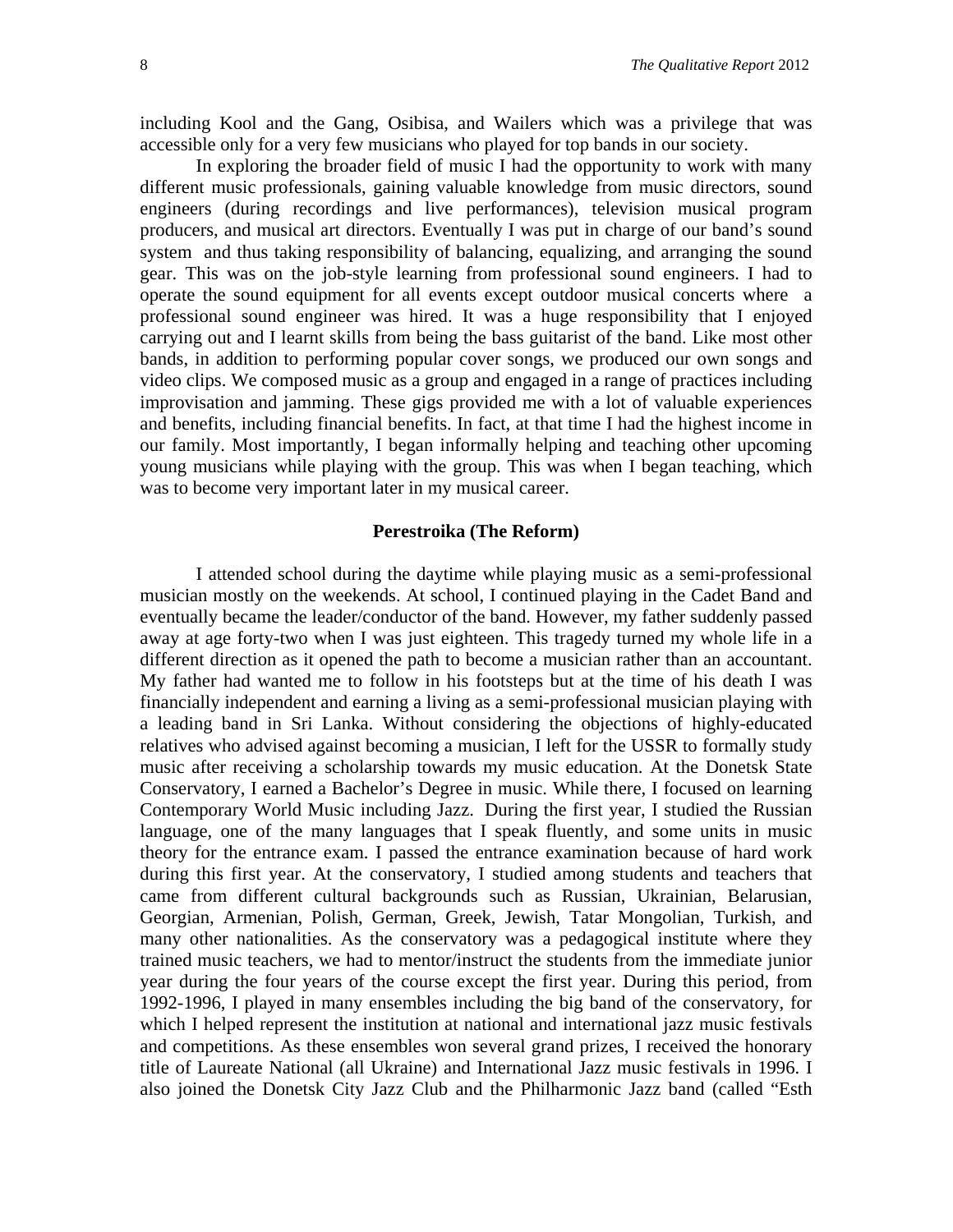thakoi Ostrov," which means "There is such an Island," named on behalf of my coming from the island of Sri Lanka). With this jazz band, I had the opportunity to perform with many leading international jazz musicians, travel and tour European counties, and participate in jazz music festivals and competitions. I continued this until my departure from the Ukraine at the end of 1999. I had graduated as a concert performer and a music teacher in 1996 and had continued my studies, undertaking a Master's Degree in Music. Once I earned my Bachelor's, the conservatory offered a position of an instructor. While working as an instructor, I joined the Donetsk State Russian Academic Theatre of Opera and Ballet in 1996 as an artist in the orchestra. This provided me with an opportunity to compose music for a modern ballet.

In order to launch a modern ballet project using multicultural music, the theater director and main choreographer invited a few colleagues and me to join them. They preferred to use electronic equipment and a few musicians instead of a traditional symphony orchestra. We formed a musical group called *Adam's Peak*, named after a holy mountain in Sri Lanka, to compose and perform for them. The first project was *Turangaleela,* a modern ballet based on a mythical Indian story where I used my knowledge of Indian and Sri Lankan folk/classical music in composing music with the group. This ballet won the prize for the best modern musical project in Ukraine in 1997. That same year I re-arranged Edvard Grieg's incidental music for the verse drama *Peer Gynt*, converting it into a modern ballet. My major role was to use my knowledge of multicultural music in act IV of the ballet, where the main character (Peer) took part in various occupations as he travelled in the Middle East.

During my nine-year stay in the Ukraine my mother was working in the United Arab Emirates. I regularly visited her and was able to learn Arabic music from culturebearers in workshops and improvisation sessions. These formal and informal lessons were very useful for the percussion and flute music in *Peer Gynt.* This ballet was selected for performance at the  $2000<sup>th</sup>$  anniversary celebrations of the Norwegian historical capital Oslo. In 1998, as a member of the group Adam's Peak, I composed music and performed a musical suite entitled *The Children of Ocean*. This multicultural musical piece won the prize for the best musical project in Ukraine. I was able to use the knowledge of world music that I learnt thorough my life. I graduated with a Master' Degree in Music from the Donetsk State Conservatory in 1998 and accepted the position of the musical art director at the *III ROME*, a cultural entertainment center in the city of Donetsk. I also continued my teaching duties as the world music instructor at the Donetsk State Conservatory. During this period, in conjunction with the Donetsk State Theatre of Opera and Ballet, I became the musical director for Stars of the International Ballet Festival II in 1998 and III in the following year.

At the end of 1999, I returned to Sri Lanka, where I lived until migrating to Australia in 2003. In Sri Lanka, I had the opportunity to gain valuable experience by composing music for two multicultural stage dramas. The first drama was *Yerma,* written by Spanish dramatist Federico García Lorca. The script, a drama in musical verse and translated into Sinhalese, incorporated a lot of singing. The music composed for this drama combined Spanish and Sri Lankan styles. I directed music for this drama playing flamenco style Spanish guitar. In 2001, I arranged music for a drama called *Asinamali* by Mbongeni Ngema, also translated into Sinhalese. This drama incorporated African music using only voices and percussion instruments such as lunga djembe drums, shakers,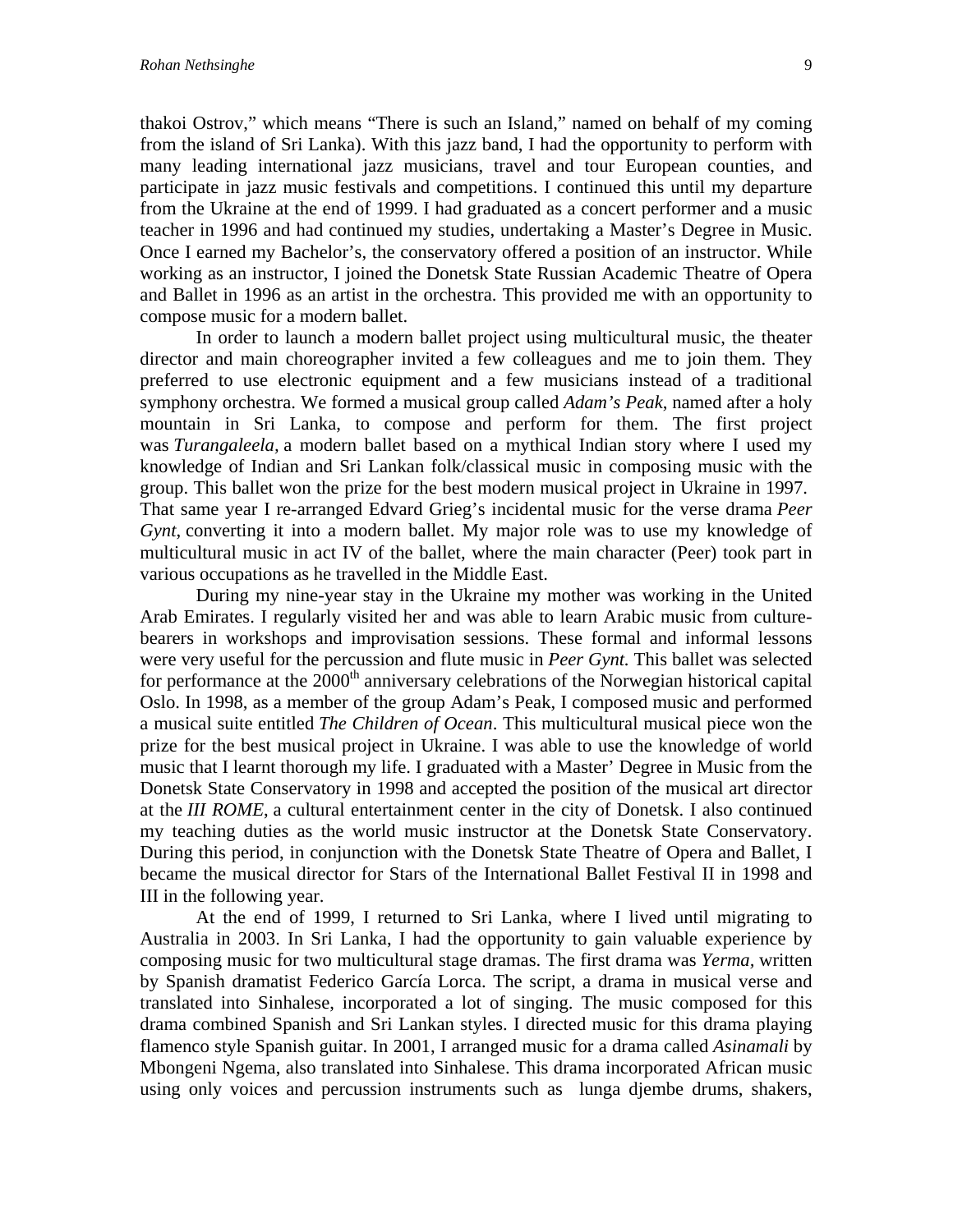guiro and agogo bells. During this period, I also worked as a music instructor with a prominent local Sri Lankan drama research and activation foundation while continuing to perform as a bass guitarist with a local rock band called Sound Journey. I also taught music in various institutions.

After migrating to Australia in 2003, I continued composing and arranging music for dramas. Since then I have worked with four different cultural communities (Sri Lankan, Russian, Ukrainian, and Indian) in Melbourne, developing and presenting community music and theatre events such as concerts, multicultural festivals, and theatrical performances. In 2006, I composed, directed, and performed (as a member of the orchestra) the music for *Agamemnon,* a Greek tragedy translated into Sinlahese and presented at the Moat Festival at La Trobe University, Melbourne. I put a lot of effort into researching Greek traditional music on which to base my compositions. I also undertook voluntary work with the Sri Lankan community in Melbourne, composing and directing music for cultural events such as the Independence Day celebrations and children's drama productions. Upon a request from the members of Sri Lankan community in the southeastern suburbs in Melbourne, I started private weekend music lessons for children in 2006. This move towards teaching music opened another aspect of my professional life. Even though I have been instructing, mentoring, teaching, and facilitating music learning throughout my life, this was the first time I considered becoming a professional music teacher.

#### **Joining the Teaching Profession**

 As a result, in 2007, I undertook a course for overseas-qualified teachers at the Holmesglen Institute of Technical and Further Education and followed with a Graduate Diploma of Education in 2008 at Monash University in which I studied music education. Smilde (2008) noted that this professional shift (in the music field) was "the most common combination in a portfolio career is that of a performer and a teacher" (p. 243). The decision to continue my studies almost ten years after finishing the Master's Degree opened another chapter in my lifelong learning which Smilde (2008) explained as "an important conceptual framework for the improvement of people's employability and adaptability" (p. 243). This was highly applicable in my case. Finding employment as a musician in Australia had not been that successful, however, in 2007 I was recognized for the work I did for the community as a volunteer musician. I received the Excellence Award for my contributions to the field of music and cultural events from the Sri Lankan Study Centre for the Advancement of Technology and Social Welfare, which was formed by members of the Sri Lankan community in Melbourne.

When I began my Graduate Diploma of Education, I was fortunate to learn from one of the best teachers and academics that I have met in my educational journey. This music educator encouraged me to continue my studies (sharpening the hidden abilities I had) in academic research in the field of music education. After gaining this qualification to obtain the registration to teach, I started teaching in different schools as a part-time music teacher. As a practicing teacher, I encountered a few issues that I thought worthy of investigation. Such issues concerned identifying authentic approaches to teach multicultural music in schools, what constitutes authenticity *per se*, the apparent lack of professional development for teachers in multicultural music, and the pre-service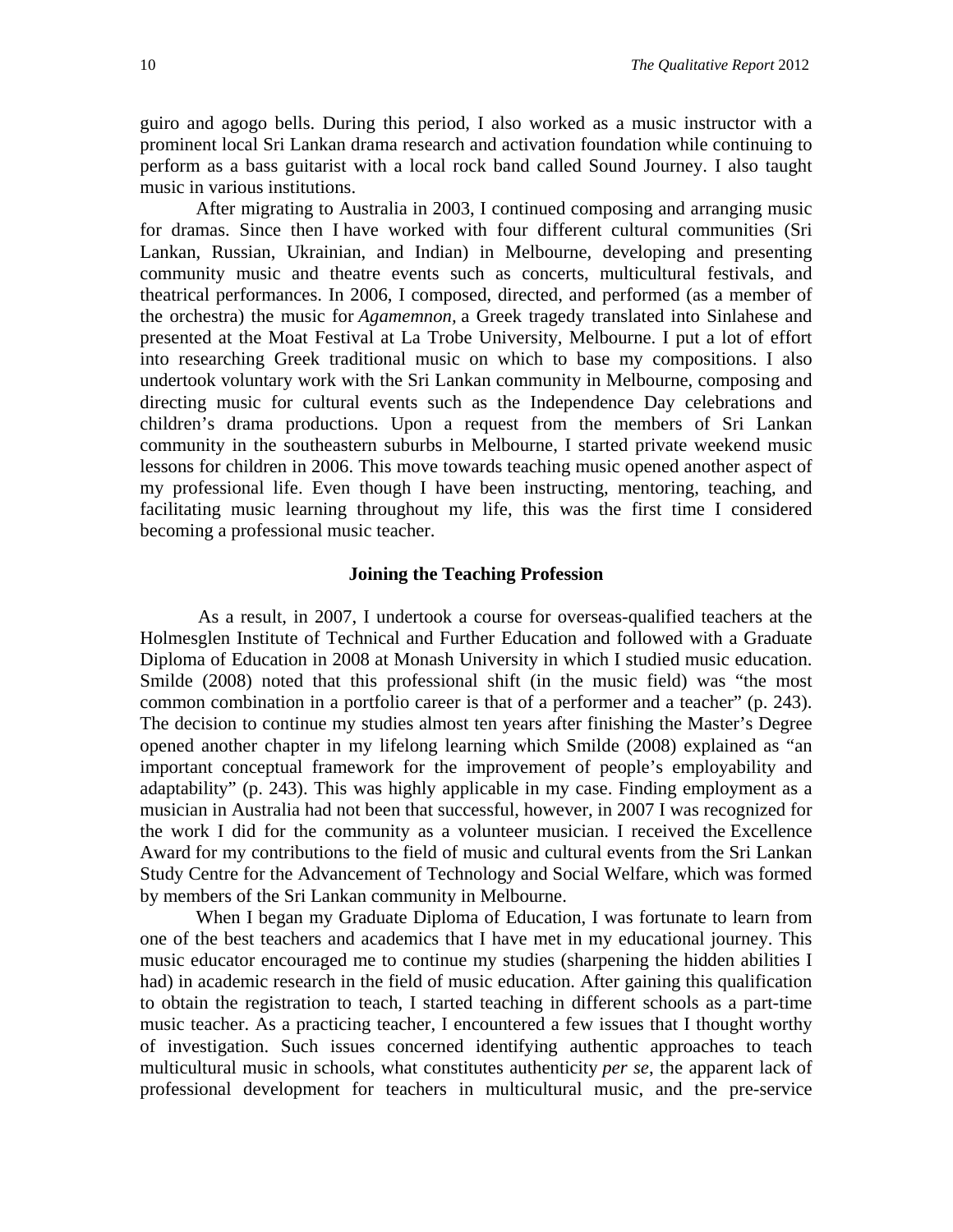preparation of qualified teachers to teach multicultural music. As I did not have prior research experience, in 2009 I did an Honours Degree of Bachelor's of Education with a minor research thesis component that researched and reflected on my own teaching practice in the field of multicultural music education (Nethsinghe, 2012).

In 2010, I started reading for a doctorate that further explored effective and authentic practices in multicultural music teaching in Victorian schools using the knowledge I had gained from learning music formally, informally, and through enculturation. The reasons for selecting this research topic and the motivation behind it are based on past musical experiences and my cultural and general background, including the pedagogical knowledge that I have accumulated throughout my lifetime living in various places and working in different positions and with different peoples in the field of music. This awareness of my own background serves to inform and guide my research, teaching, learning, and appreciation of multicultural music, which I believe must include cultural tolerance and respect. It is now possible to see myself as a teacher, researcher, and beginning academic who is scaffolding a path in music education and attempting to contribute knowledge through academic research to improve multicultural music teaching and learning (Nethsinghe, 2011). This is important to my local context, as the state of Victoria is identified as the most culturally diverse in Australia (Victorian Multicultural Commission, n.d.). Many researchers have recognized the importance of multicultural music education for students, especially in places where there are multicultural societies (Blacking 1973, 1995; Campbell & Schippers, 2005; Klopper, 2005; Nzewi, 2003; Reimer, 2002). My ambition is to contribute my knowledge and skills as a music teacher and a teacher-researcher to improve and promote multicultural music education, or" meaningful arts education." Joseph (2007) argues that "meaningful arts education practices in schools can enrich the cultural variety of contemporary and future society" (p. 28). Confirming this idea, Gould (2009) pointed out that "music education as an important professional space for social change" (p. xi). This autoethnographic exploration not only informs my own practice as a musician, teacher, and researcher but also offers insights into how cultures, contexts, and teachers can influence others. Without significant teachers (both positive and negative), I would not be who I am today. Without culturally open and informed colleagues, I would not have had the opportunities that I was given. The significance of teachers and culture in the formation of future musicians, teachers, and researchers cannot be overstated.

#### **Findings, Continuation, Conclusion**

Autoethnography, the method used in this study, "is presented as a vehicle to operationalise social constructionist research and practices that aims to establish trustworthiness and authenticity" (McIlveen, 2008, p. 13). In my search for authenticity in my music and music education, this self-awareness studied through autoethnography continues to play a vital role. This autobiographical study explores the reasons behind my motivation for researching the field of multicultural music education. Further, it explains my desire to improve my own professional practice as a student, teacher, and researcher and most importantly share my experiences and knowledge with others. In this case, it is possible to recognize my interests along with the methods of interpretations I practice in the field of multicultural music, including transformational methods of teaching that are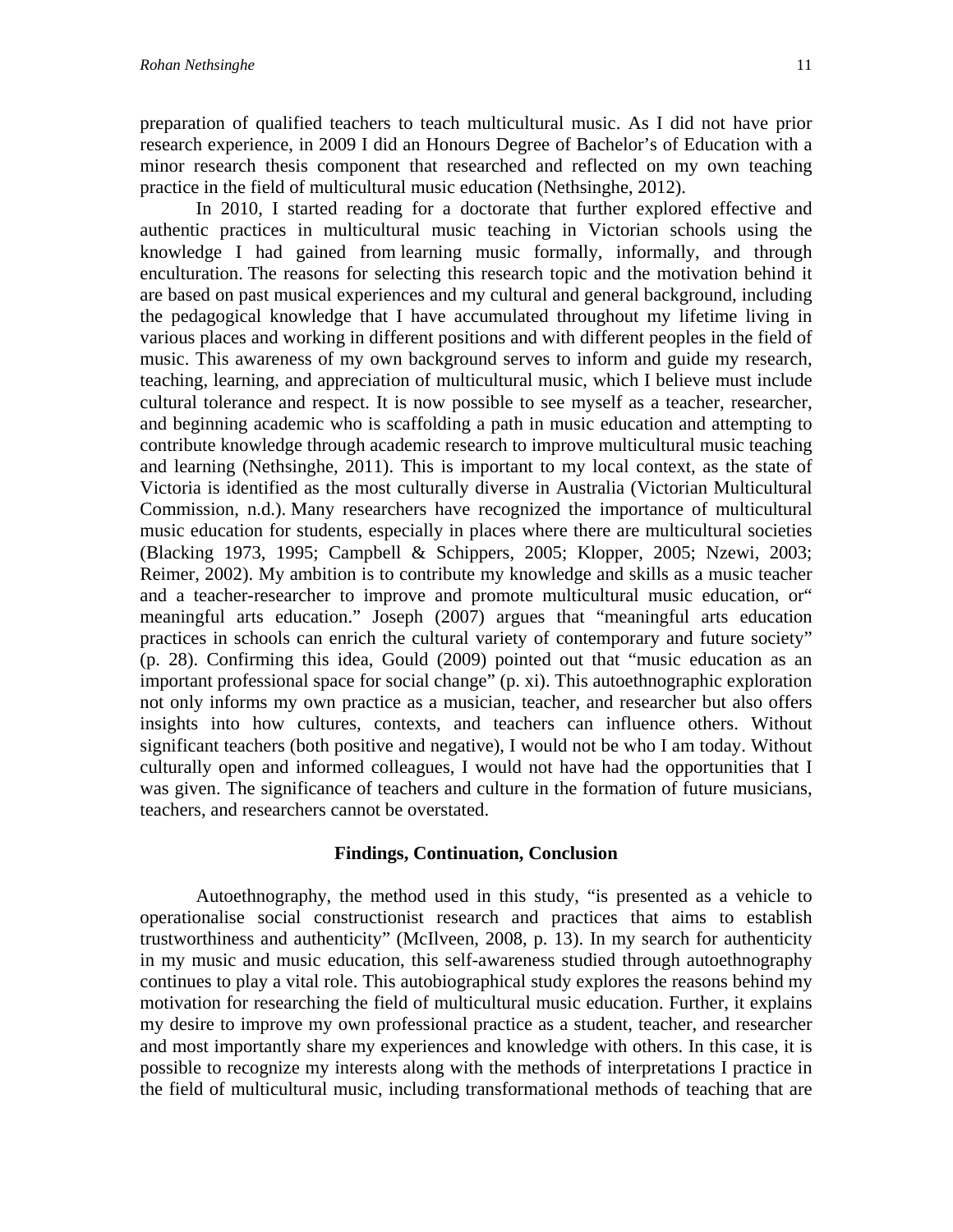formed by my appreciation, understandings, and beliefs gained from education. Most importantly, they are shaped by the social context, cultural placing, and life experiences. Describing this phenomenon further, Smilde (2008) advocated that "significant parts of a life story actually form a musician's (professional) identity, within the concept of lifelong learning, personal and professional development is closely interconnected" (p. 224). I never regret the decision that I made taking this career path to become a musician followed by a music teacher, researcher, and academic. I managed to gain a wealth of musical, professional, and personal knowledge and valuable experiences and skills including opportunities to travel combined with the experience of meeting and working with different people and making friends by choosing this career path as a musician. There are many different career paths related to the field of music in case a change is necessary. My experiences as a musician gave me the opportunity to share my knowledge of becoming a teacher at a later stage. Therefore, in my teaching, it is possible to employ pedagogical practices described as "traversing a continuum of immersion that ranges from the experience of a born culture bearer to that of a tourist" (Joseph & Southcott, 2010, p. 76). Upon reflecting on my experiences, it is extremely important to mention the influence and the guidance of experienced professionals and brilliant teachers from diverse cultural backgrounds who know not only the subject and field but also practice effective transmission methods and strategies. In other words, I continue to be fortunate enough to have the guidance of outstanding, skilled people identified as educationalists, instructors, lecturers, mentors, tutors, facilitators, elders, and "gurus" (the latest popular word borrowed from Sanskrit, a historical Indo-Aryan language; Nethsinghe, 2011), all of whom have helped me become who I am today. The respect that I have accumulated towards music education, peer musicians, and teachers played a major role on the outcomes of my learning process. O'Neill (2009) cited Barack Obama's speech during the 2008 United States presidential campaign stating that "music education is upheld as a way of teaching mutual respect and intercultural understanding" (p. 71) which is the case in my situation. Today, more than ever, children in many countries interact with peoples from diverse cultures, ethnicities, and religions. For students from a rich blend of cultural traditions in contemporary classrooms learning tolerance is vital and this life story may contribute to the improvement of knowledge and understandings of multiculturalism and tolerance. Furthermore, this articulated autoethnography will be useful for stakeholders to improve their knowledge and practice of teaching and learning multicultural music formally and informally in different environments. This study also contributes to a greater understanding regarding the authenticity in multicultural music, which is an important current issue in the field.

This study provided important insights into the way I experienced music and the way music has impacted my life from my own point of view. It is necessary to mention the foundation beneath my self-discipline is the way I grew up, the home (musical) environment, and my own cultural background, including the influence of diverse cultures that I came across in this life journey. Therefore, I hope it is possible for me to fulfil my professional obligation as a music educator "to provide students with music programs that are intellectually honest, personally enriching and communally compelling" (Countryman, 2008, p. 24). Finally, it is important to mention this whole life experience cultivated a strong empathy in me: I believe that learning is an ongoing,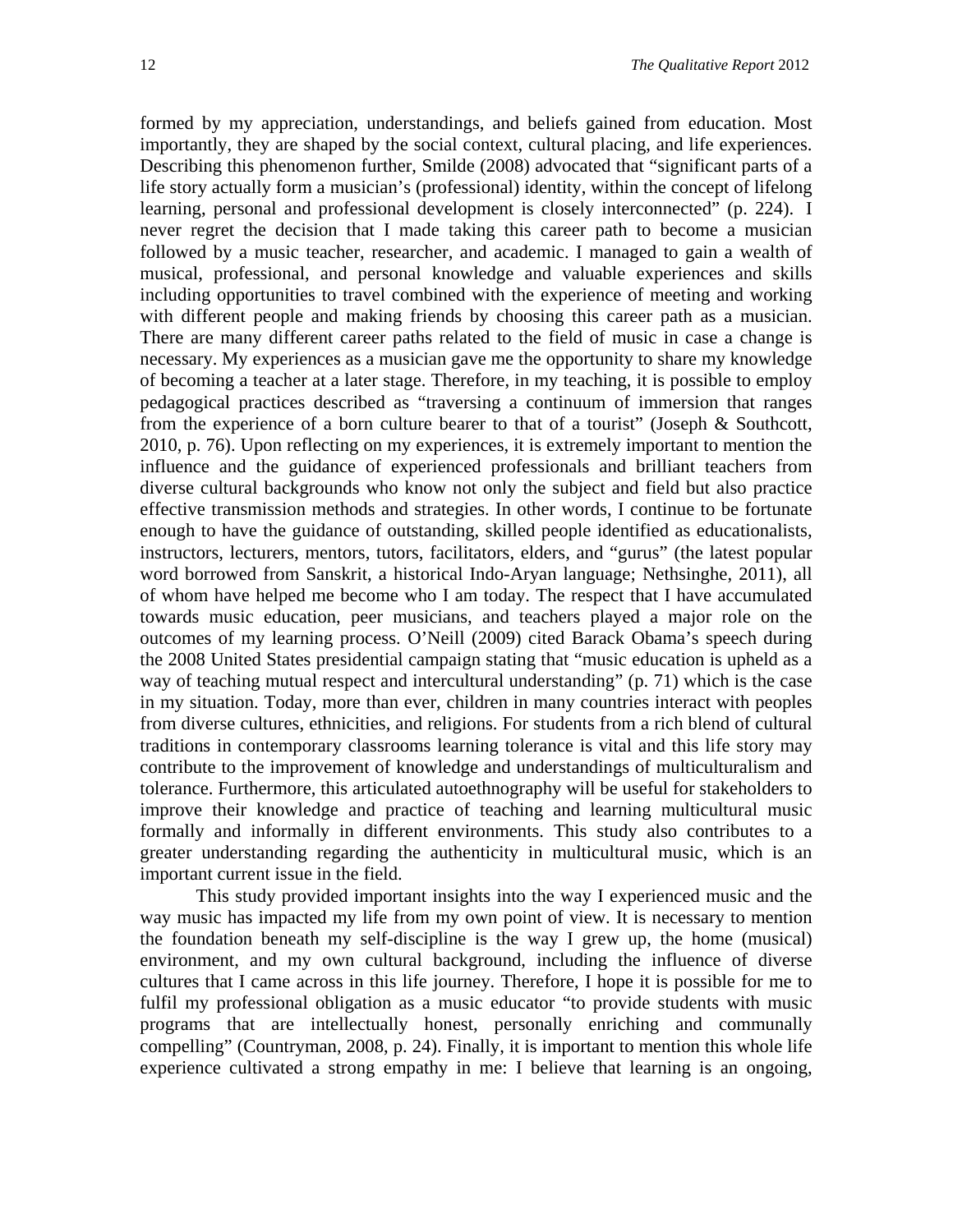lifelong process and no matter how good you are, it is always possible to learn new things and improve existing skills.

#### **References**

- Antikainen, A., Houtsonen, J., Huotelin, H., & Kauppila, J. (1996), *Living in a learning society: Life-histories, identities and education*. London, UK: Falmer.
- Asmus, E. P. (2005). 6. The impact of music education on home, school, and community. In D. Hodges (Ed.), *Sounds of learning: The impact of music education* (pp. 6.1- 6.16)*.* Retrieved from

http://performingarts.uncg.edu/sites/default/files/solproject\_final.pdf

- Bartleet, B., & Ellis, C. (Eds.). (2009). *Music autoethnographies*. Queensland, AU: Australian Academic Press.
- Bartolome, J. B., & Campbell, P. S. (2009). Jonn Langstaff: Community musician and reveler. *International Journal of Community Music, 2*(2-3), 157-167.
- Blacking, J. (1973). *How musical is man*? Seattle, WA: University of Washington Press.
- Blacking, J. (1995). *Music culture and experiences*. Chicago, IL: University of Chicago Press.
- Brand, M. (1986). Relationship between home musical environment and selected musical attributes of second-grade children. *Journal of Research in Music Education, 34*, 112-120.
- Britzman, D. (1998). *Lost subjects, contested objects: Toward a psychoanalytic inquiry of learning*. Albany, NY: State University of New York Press.
- Campbell, P. S. (2008). *Musician and teacher: An orientation to music education*. New York, NY: Norton.
- Campbell, P. S., & Schippers, H. (2005). Local musics, global issues. In P. Campbell, J. Drummond, P. Dunbar-Hall, K. Howard, H. Schippers, & T. Wiggins (Eds.), *Cultural diversity in music education: Direction and challenges for the 21st century* (pp. v-vii). Brisbane, AU: Australian Acadamic Press.
- Countryman, J. (2009). Stumbling towards clarity: Practical issues in teaching global musics. In E. Gould, J. Countryman, C. Morton, & L. Stewart Rose (Eds.), *Exploring social justice* (Vol. IV). Toronto, CA: Canadian Music Educators' Association.
- de Vries, P. (2010). The return: A music teacher educator goes back to the elementary music classroom. *Action, Criticism, and Theory for Music Education 9*(2), 33–47. Retrieved from [http://act.maydaygroup.org/articles/deVries9\\_2.pdf](http://act.maydaygroup.org/articles/deVries9_2.pdf)
- Dunbar-Hall, P. (2009). Studying music, studying the self: Reflections on learning music in Bali. In B. Bartleet & C. Ellis (Eds.), *Music autoethnographies* (pp. 153-166). Queensland, AU: Australian Academic Press.
- Eakin, P. J. (2008). *Living autobiographically: How we create identity in narrative*. Ithica, NY: Cornell University Press.
- Garber, M., & Ware, W. B. (1972). The home environment as a predictor of school achievement. *Theory into Practice, 11*(3), 190-195.
- Gould, E. (2009). Exploring social justice: How music education might matter. In E. Gould, J. Countryman, C. Morton, & L. Stewart Rose (Eds.), *Exploring social justice* (Vol. IV). Toronto, CA: Canadian Music Educators' Association.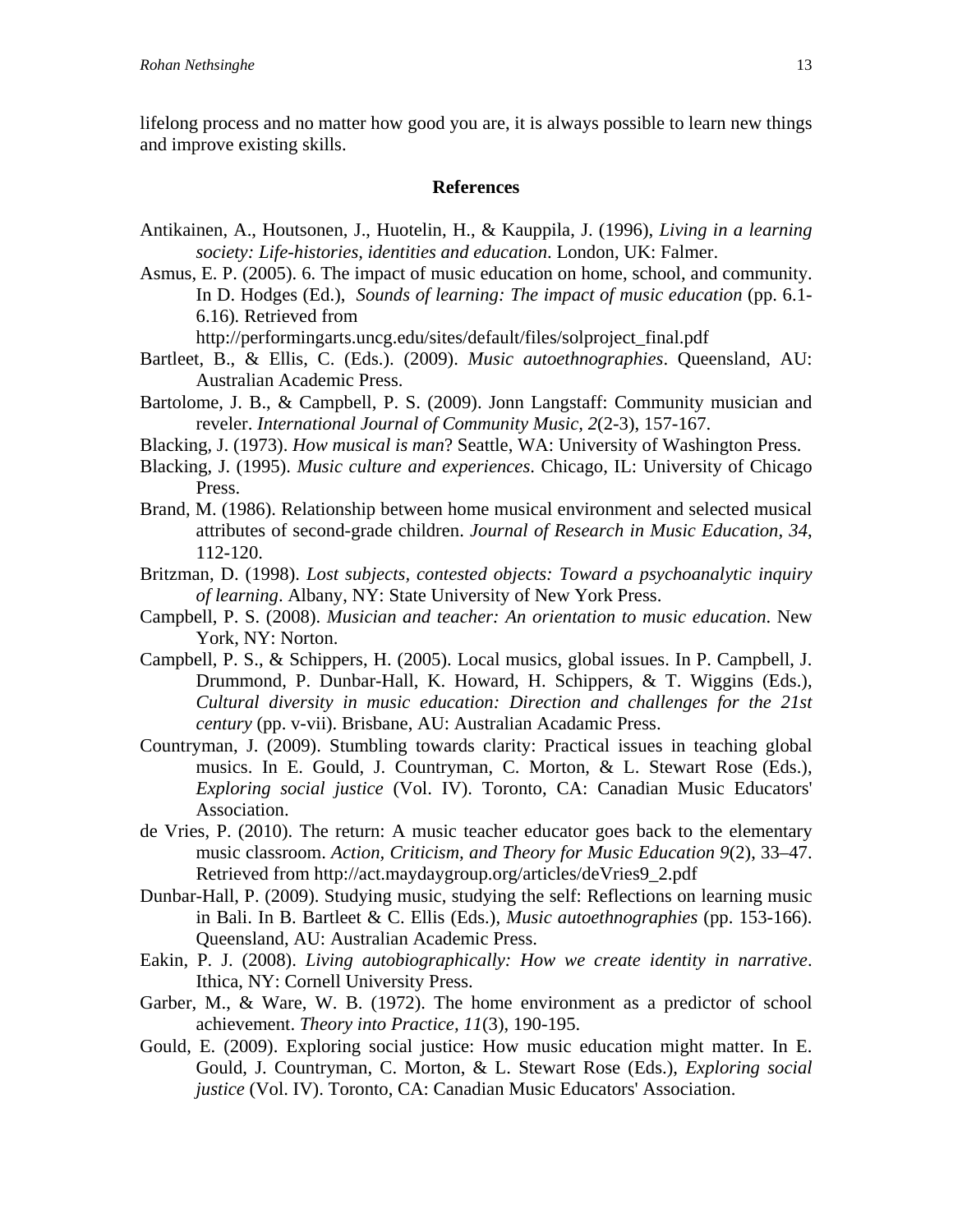- Green, L. (2008). *Music informal learning and the school: A new classroom pedagogy*. Aldershot, UK: Ashgate.
- Hamilton, M., Smith, L., & Worthington, K. (2008). Fitting the methodology with the research: An exploration of narrative, self-study and auto-ethnography. *Studying Teacher Education*, *4*(1), 17–28.
- Heewon, C. (2008). *Autoethnography as method*. Walnut Creek, CA: Left Coast.
- Joseph, D. (2007). Music education in Australia: Valuing cultural diversity. *Victorian Journal of Music Education* , 27-38.
- Joseph, D., & Southcott, J. (2010). Different sounds, different musics, different teaching: An Australian case study in multicultural teaching and learning. In P. Dunbar-Hall (Ed.), *Cultural diversity in music education. Tenth international conference on cultural diversity in music education* (pp. 76-81). Sydney, AU: University of Sydney.
- Karpiak, I. (2010) After life review: autobiography as 'art of the future.' *Studies in Continuing Education*, *32*(1), 47–60.
- Klopper, C. (2005). Honouring and deriving the wealth of knowledge offered by mother music in Africa. In P. Campbell, J. Drummond, P. Dunbar-Hall, K. Howard, H. Schippers, & T. Wiggins (Eds.), *Cultural diversity in music education: Direction and challenges for the 21st century* (pp. 161-171). Brisbane, AU: Australian Academic Press.
- Knight, P. (2009). Creativity and improvisation: A journey into music. In B. Bartleet  $\&$ C. Ellis (Eds.), *Music autoethnographies* (pp. 73-84). Queensland, AU: Australian Academic Press.
- Lejeune, P. (1989). *On autobiography*. Minneapolis, MN: University of Minnesota Press.
- Mallet, D. (2011). Walking a mile in their shoes: Non-native English speakers' difficulties in English language mathematics classrooms. *Journal of Learning Design, 4*(3), 28-34.
- Mercer, J., & Zhegin, A. (2011). Developing a postgraduate dual-award in educational leadership: A Russian pelican meets an English rose. *International Journal of Educational Development, 31*, 109-117.
- Mezirow, J. (2000). Learning to think like an adult. In J. Mezirow and Associates (Eds.), *Learning as transformation: Critical perspectives on a theory in progress* (pp. 3– 33). San Francisco, CA: Jossey Bass.
- Morse, J. M. (1994). Designing funded qualitative research. In N. K. Denzin & Y. S. Lincoln (Eds.), *Handbook of qualitative research* (pp. 220–235). Thousand Oaks, CA: Sage.
- Monash University. (n.d.). *Thesis by publication: Faculty of Education guidelines*. Retrieved from http://www.mrgs.monash.edu.au/research/examination/thesis-bypublication/education.html
- Nethsinghe, R. (2011). Teacher as an artist vs. artist as a teacher: Tensions between artists and teachers that affect multicultural music teaching. *Music Education Research International* (*MERI*), *14*(1), 15-20.
- Nethsinghe, R. (2012). Finding balance in a mix of culture: Appreciation of diversity through multicultural music education. *International Journal of Music Education*  (*IJME*)*, 30*(4), 382-396.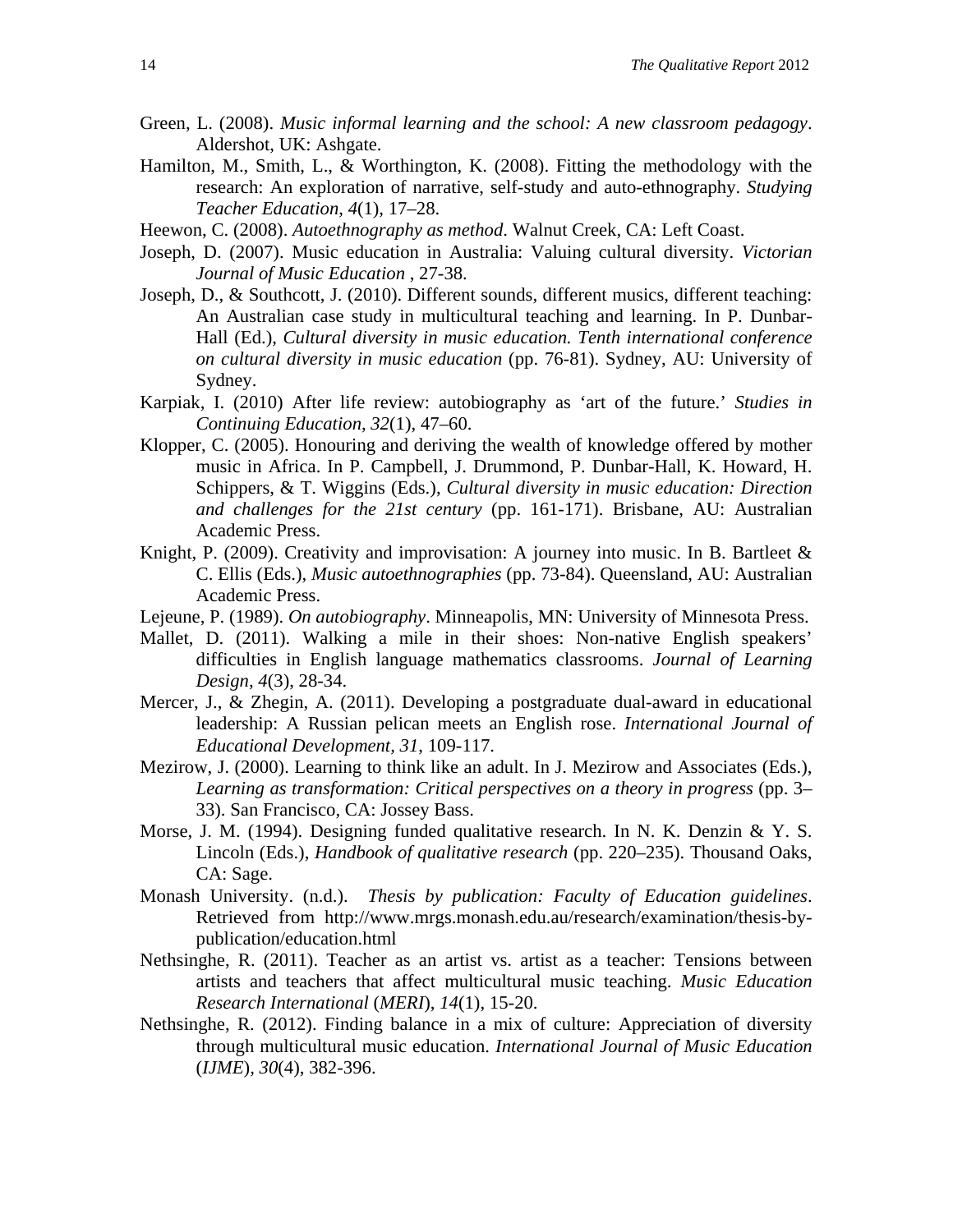- Nketia, J. (1988). Exploring intercultural dimensions of music education: A world view of music education. In Dobbs, J. (ed.), *Proceedings of the 18th world conference of the International Society for Music Education* (pp. 96-106). *Canberra, AU: ISME.*
- Nzewi, M. (2005). *Learning the musical arts in contemporary Africa* (Vol. 1). South Africa: Compress.
- O'Neill, S. (2009). Revisioning musical understandings through a cultural diversity theory of difference. In E. Gould, J. Countryman, C. Morton, & L. Stewart Rose (Eds.), *Exploring social justice* (Vol. IV, pp. 70-89). Toronto, CA: Canadian Music Educators' Association.
- Olson, C. C. (1984). *Effects of parenting and home environment on student achievement in grades 3 to 5*. Retrieved from ERIC database. ( ED247002)
- Paul, S. J., & Ballantine, J. H. (2002). The sociology of education and connections to music education research. In R. Colwell & C. Richardson (Eds.), *The new handbook of research on music teaching and learning: A project of the Music Educators National Conference* (pp. 566-583). Oxford, UK: Oxford University Press.
- Peters, V. (2009). Youth identity construction through music education: Nurturing a sense of belonging in multi-ethnic communities. In E. Gould, J. Countryman, C. Morton, & L. Stewart Rose (Eds.), *Exploring social justice* (Vol. IV, pp. 217- 230). Toronto, CA: Canadian Music Educators' Association.
- Quicke, J. (2010). Narrative strategies in educational research: Reflections on a critical autoethnography, *Educational Action Research*, *18*(2), 239–254.
- Reed-Danahay, D. (1997). *Auto/ethnography*. New York, NY: Berg.
- Reimer, B. (2002). The need to face the issues. In C. A. Jones (Ed.), *World musics and music education: Facing the issues* (pp. 3-14). Reston, VA: The National Association for Music Education.
- Roberts, B. (2004). Who's in the mirror? Issues surrounding the identity construction of music educators. *Action, Criticism, and Theory for Music Education*, *3*(2), 1-42. Retrieved from [http://act.maydaygroup.org/articles/Roberts3\\_2.pdf](http://act.maydaygroup.org/articles/Roberts3_2.pdf)
- Rodriguez, C. (2009). Informal learning in music: Emerging roles of teachers and students. *Action, Criticism, and Theory for Music Education, 8*(2), 35–45. Retrieved from [http://act.maydaygroup.org/articles/Rodriguez8\\_2.pdf](http://act.maydaygroup.org/articles/Rodriguez8_2.pdf)
- Shapiro, C., & Bloom, J. S. (1977). *Home environment, self-concept and urban student achievement: A bibliography and review of research*. Retrieved from ERIC database. (ED161972)
- Smilde, R. (2008). Lifelong learners in music; research into musicians' biographical learning. *International Journal of Community Music, 1*(2), 243–252.
- Temmerman, N. (2005). Children's participation in music: Connecting the cultural contexts – an Australian perspective. *British Journal of Music Education*, *22*(2), 113–123.
- Tenni, C., Smyth, A., & Boucher, C. (2003). The researcher as autobiographer: Analysing data written about oneself. *The Qualitative Report, 8*(1). Retrieved from http://www.nova.edu/ssss/QR/QR8-1/tenni.html
- Van Mannen, M. (2006). *Researching lived experience: Human science for an action sensitive pedagogy*. London, ON: The Althouse Press.